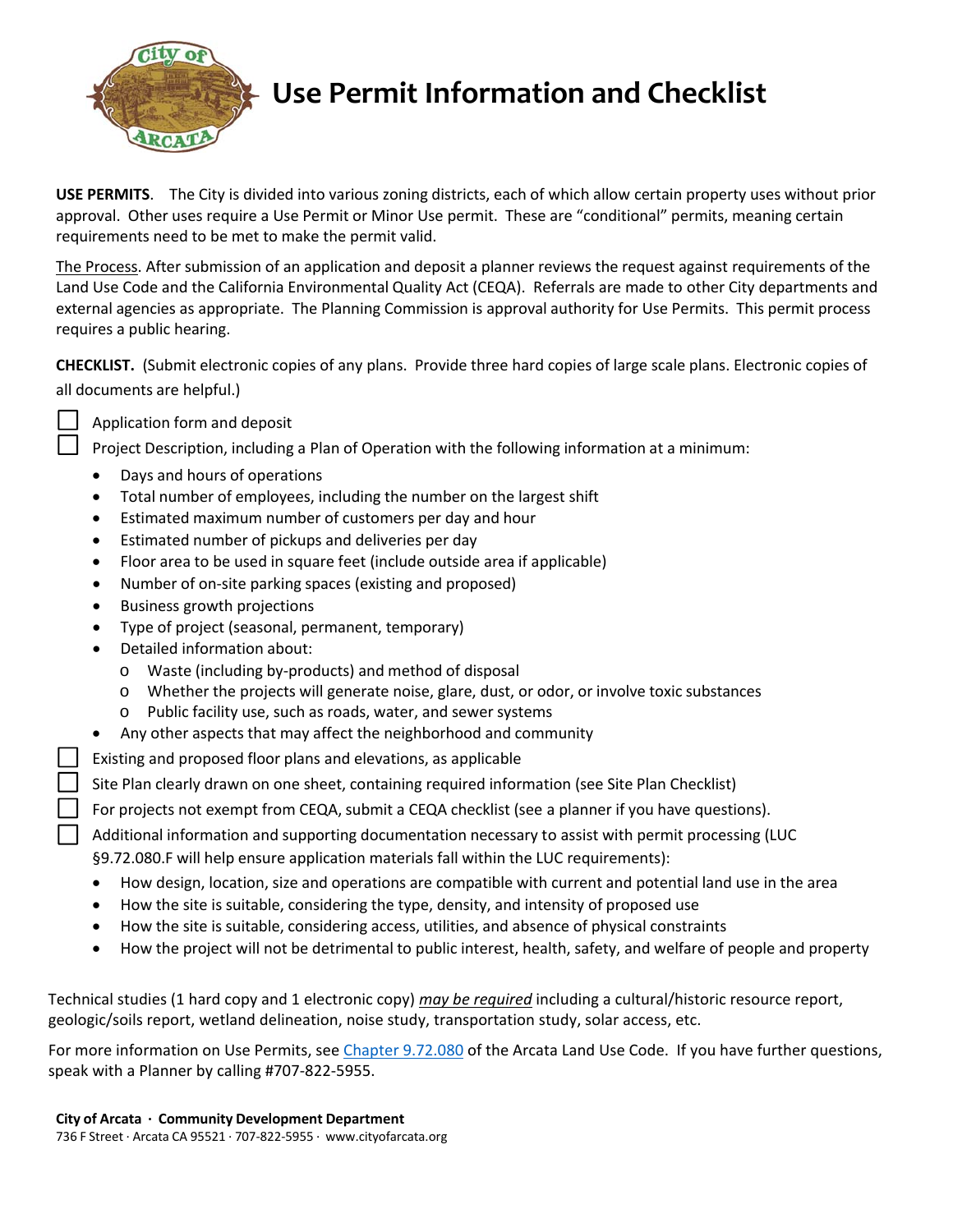## **9.72.080 Use Permit and Minor Use Permit**

**A. Purpose.** A Use Permit or Minor Use Permit provides a process for reviewing uses and activities that may be appropriate in the applicable zoning district, but whose effects on site and surroundings cannot be determined before being proposed for a specific site.

**B. Applicability.** A Use Permit or Minor Use Permit is required to authorize a proposed land use identified by Article 2 (Zoning Districts and Allowable Land Uses) as being allowable in the applicable zoning district subject to the approval of a Use Permit or Minor Use Permit.

Where a Minor Use Permit is required for modifications of site standards only, the Zoning Administrator shall review the project's proposed modifications and exceptions in accordance with the Review Authority, standards and process identified in Land Use Code Section 9.72.040 (Design Review).

## **C. Review Authority.**

**1. Use Permit.** A Use Permit shall be approved or disapproved by the Planning Commission.

**2. Minor Use Permit.** A Minor Use Permit shall be approved or disapproved by the Zoning Administrator; provided, that:

a. The Zoning Administrator may choose to defer action and refer any Minor Use Permit application to the Planning Commission for hearing and decision; and

b. A Minor Use Permit for modification of site standards may be issued by the Zoning Administrator for projects that require up to a Mitigated Negative Declaration environmental review, as established by Council, and to meet Section 9.72.040 (Design Review).

**D. Application Filing and Processing.** An application for a Use Permit or Minor Use Permit shall be completed, filed, and processed in compliance with Chapter 9.70 (Permit Application Filing and Processing). The application shall include the information identified in the Department handout for Use Permit applications. It is the responsibility of the applicant to provide evidence in support of the findings required by subsection (F) of this section.

**E. Project Review, Notice, and Hearing.** Each application shall be reviewed by the Zoning Administrator to ensure that the proposal complies with all applicable requirements of this Land Use Code.

**1. Use Permit.** The Planning Commission shall conduct a public hearing on an application for a Use Permit before reaching a decision on the application. Notice of the public hearing shall be provided, and the hearing shall be conducted in compliance with Chapter 9.74 (Public Hearings).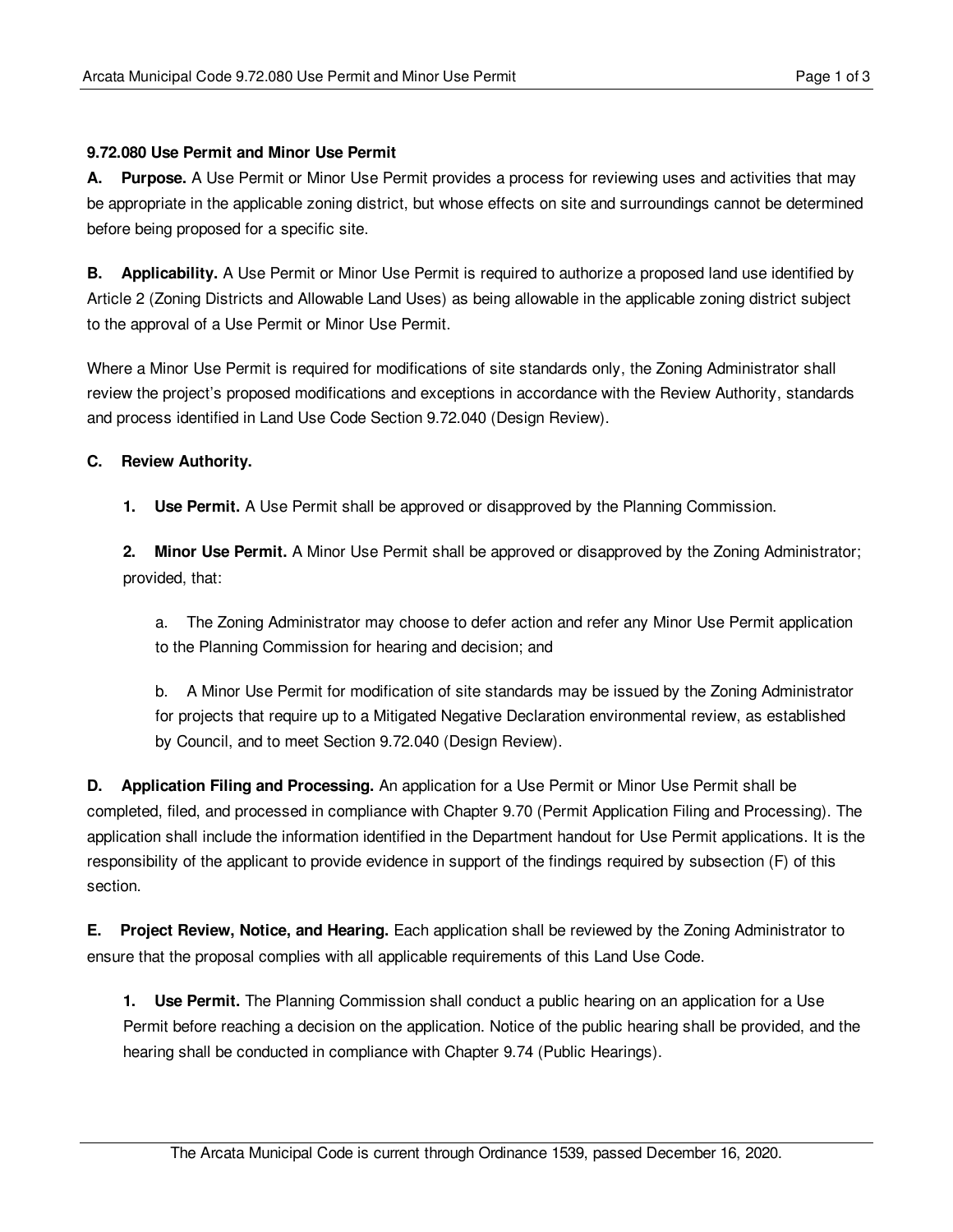**2. Minor Use Permit.** The Zoning Administrator or Planning Commission, consistent with Subsection (C) of this Section, shall conduct a public hearing on an application for a Minor Use Permit before reaching a decision on the application. Notice of the public hearing shall be provided, and the hearing shall be conducted in compliance with Chapter 9.74 (Public Hearings).

**a. Content of Public Notice.** The notice shall state that the Zoning Administrator or Planning Commission, consistent with Subsection (C) of this Section, will conduct a public hearing to approve or disapprove the Minor Use Permit application on a date specified in the notice.

**b. Report to the Planning Commission.** The Zoning Administrator decision on a Minor Use Permit shall be reported to the Planning Commission at the next available Planning Commission hearing within the appeal period of the decision on a Minor Use Permit.

**F. Findings and Decision.** The review authority may approve a Use Permit or Minor Use Permit only after first finding all of the following:

1. The proposed use is allowed within the applicable zoning district and complies with all other applicable provisions of this Land Use Code and the Municipal Code or is a nonconforming use in compliance with Subsection 9.90.020(A)(1);

2. The proposed use is consistent with the General Plan, Local Coastal Program, and any applicable specific plan;

3. The design, location, size, and operating characteristics of the proposed activity are compatible with the existing and potential future land uses in the vicinity;

4. The site is physically suitable for the type, density and intensity of use being proposed, including access, utilities, and the absence of physical constraints; and

5. Granting the permit will not be detrimental to the public interest, health, safety, convenience, or welfare, or materially injurious to persons, property, or improvements in the vicinity and zoning district in which the property is located.

**G. Conditions of Approval.** In approving a Use Permit or Minor Use Permit, the review authority shall impose any conditions (e.g., the placement, height, nature and extent of the use; buffers, landscaping and maintenance, off-site improvements, performance guarantees, screening, surfacing, time limits, etc.) deemed reasonable and necessary to carry out the purposes of this Section and ensure that the approval will comply with the findings required by Subsection F. (Findings and decision), above. The violation of any required condition shall constitute a violation of this Section and may constitute grounds for revocation of the permit.

**H. Coastal Permit Required.** A Coastal Permit shall be required for all Use Permits located in the Coastal